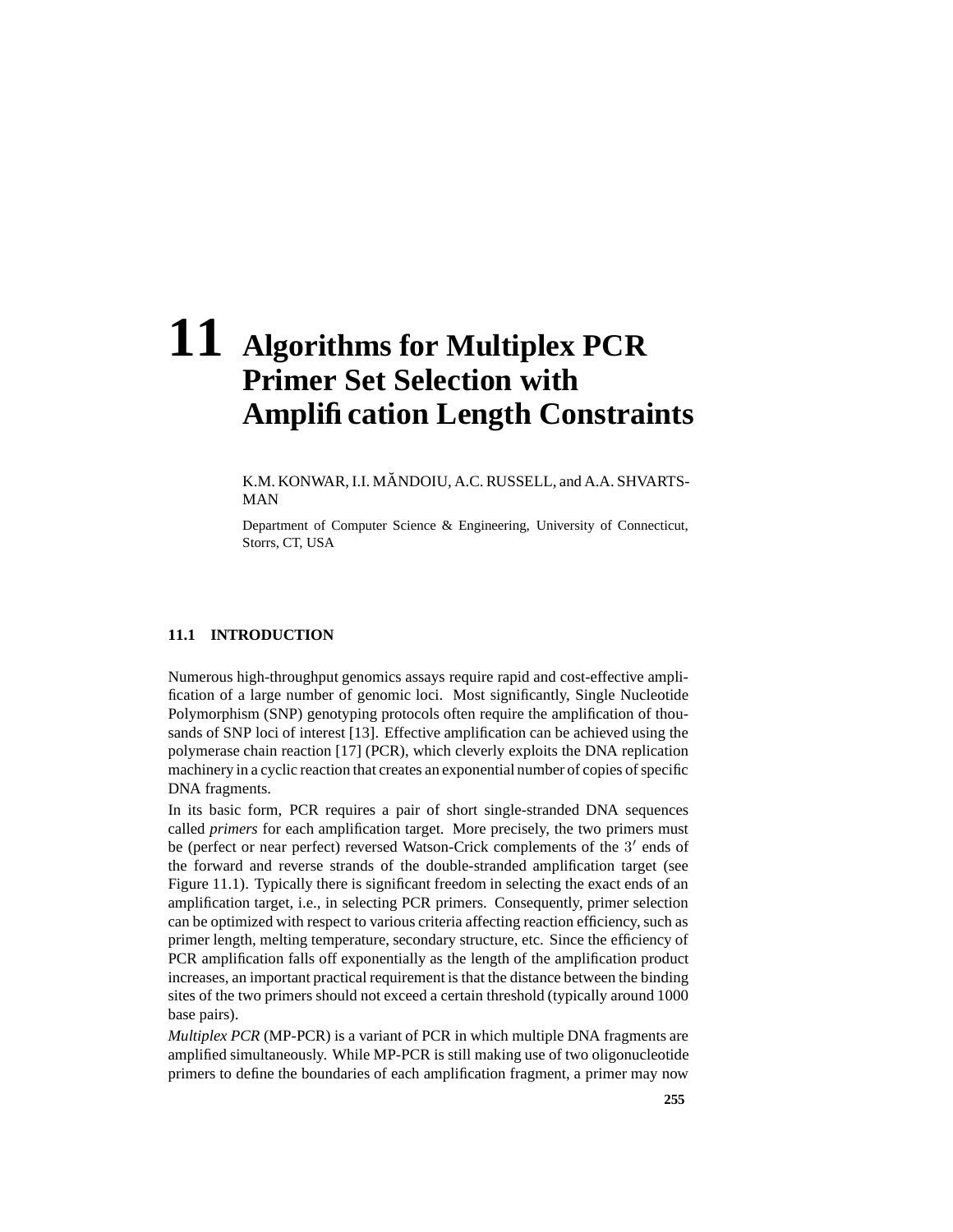participate in the amplification of multiple targets. A primer set is feasible as long as it contains a pair of primersthat amplify each target. Note that MP-PCR amplification products are available only as a mixture and may include unintended products. Nevertheless, this is not limiting the use of MP-PCR in applications such as SNP genotyping, since allelic discrimination methods (typically hybridization based) can be applied directly to complex mixtures of and are not significantly affected by the presence of a small number of undesired amplification products [13].

Much of the previous work on PCR primer selection has focused on single primer pair optimization with respect to the above biochemical criteria. Thisline of work has resulted in the release of several robust software tools for primer pair selection, the best known of which is the Primer3 package [21]. In the context of multiplex PCR, an important optimization objective is to minimize the total number of primers [4, 18], since reducing the number of primers reduces assay cost, increases amplification efficiency by enabling higher effective concentration of the primers, and minimizes primer cross-hybridization and unintended amplification. Pearson et al. [19] were the first to consider minimizing the number of primers in their *optimal primer cover problem*: given a set of n DNA sequences and an integer  $\ell$ , select a minimum number of  $\ell$ -mers such that each sequence contains at least one selected  $\ell$ -mer. Pearson et al. proved that the primer cover problem is as hard to approximate as set cover (i.e., not approximable within a factor better than  $(1 - o(1))O(\log n)$  unless  $NP \subseteq TIME(n^{O(\log \log n)})$  [5]), and that the classical greedy set cover algorithm achieves an approximation factor of  $O(\log n)$ .

The problem formulation in Pearson et al. [19] decouples the selection of forward and reverse primers, and, in particular, cannot explicitly enforce bounds on PCR amplification length. A similar remark applies to problem formulations in recent works on *degenerate* PCR primer selection [15, 23]. Such bounds can be enforced only by conservatively defining the allowable primer binding regions. For example, in order to guarantee a distance of  $L$  between the binding sites of the forward and reverse primers amplifying a SNP, one could confine the search to primers binding within  $L/2$  nucleotides on each side of the SNP locus. However, since this approach reduces the number of feasible candidate primer pairs by a factor of almost  $2$ ,  $\frac{1}{1}$  it may lead to significant sub-optimality in the total number of primers needed to amplify all given SNP loci.

Motivated by the requirement of unique PCR amplification in synthesis of spotted microarrays, Fernandes and Skiena [6] introduced an elegant *minimum multi-colored subgraph* formulation for the primer selection problem, in which each candidate primer is represented as a graph node and each two primers that feasibly amplify a desired locus define an edge "colored" by the locus number. Minimizing the number of PCR primers reduces to finding a minimum subset of the nodes inducing edges of all possible colors. Unfortunately, approximating the minimum multi-colored

<sup>&</sup>lt;sup>1</sup>E.g., assuming that all DNA  $\ell$ -mers can be used as primers, out of the  $(L - \ell + 1)(L - \ell + 2)/2$  pairs of forward and reverse  $\ell$ -mers that can feasibly amplify a SNP locus, only  $(L - \ell + 1)^2/4$  have both  $\ell$ -mers within  $L/2$  bases of this locus.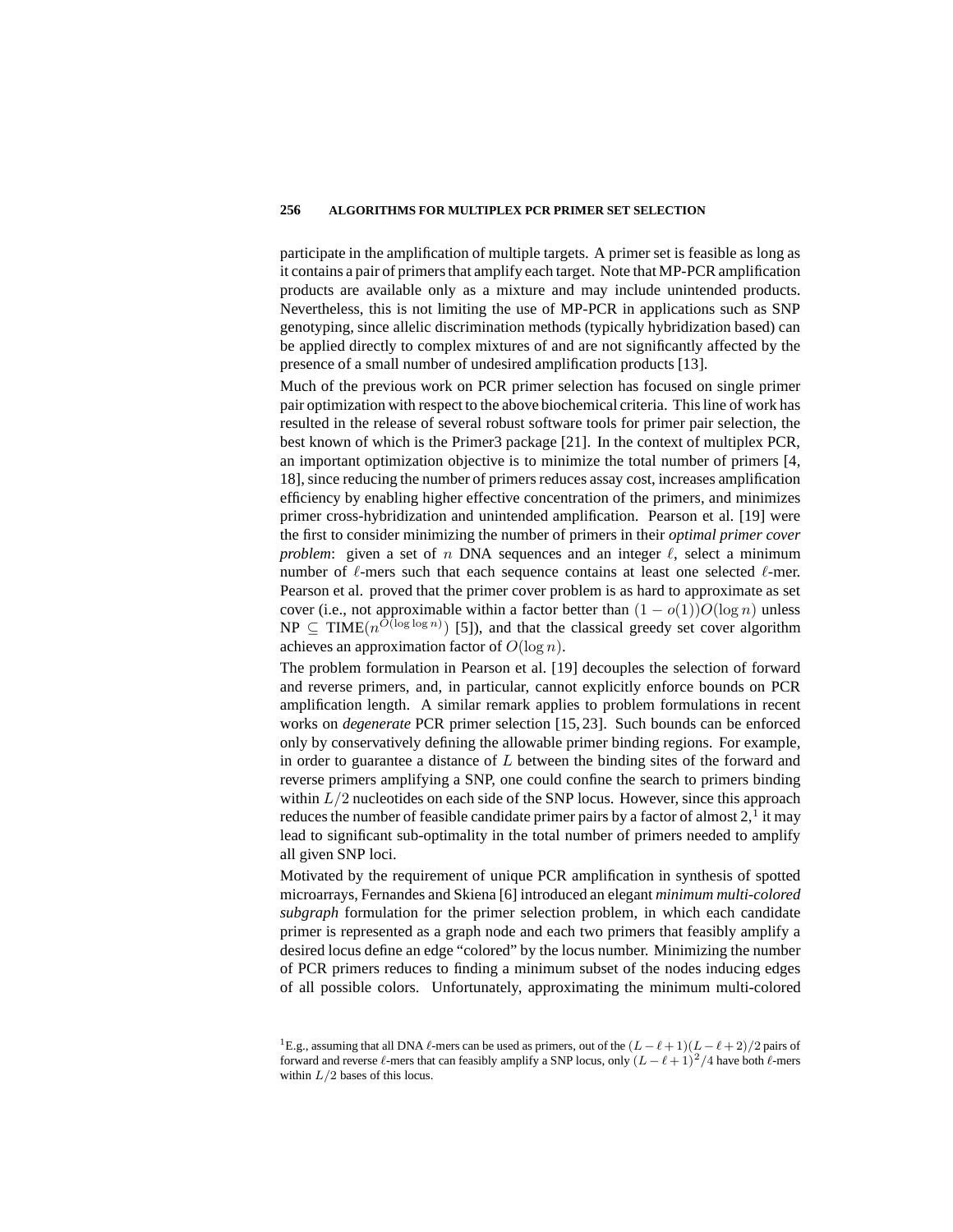

**Fig. 11.1** Strings  $f^i$  and  $r^i$  consist of the  $L - x - \ell$  DNA bases immediately preceding in  $3' - 5'$  order the *i*-th amplification locus along the forward (respectively reverse) DNA genomic sequence, where L is the given threshold on PCR amplification length,  $\ell$  is the primer length, and x is the length of an amplification locus ( $x = 1$  for SNP genotyping). If forward and reverse PCR primers cover  $f^i$  and  $r^i$  at positions  $t$  and  $t'$  respectively, then PCR amplification product length is equal to  $[2(L - x - \ell) + x] - [(t - 1) + (t - 1)]$ . This is no larger than L if an only  $t + t' \geq L' + 1$ , where  $L' = (L - x - \ell) - (\ell - 1)$ .

subgraph appears to be difficult – the best approximation factor derived via this reduction is currently  $O(L \log n)$ , where n is the number of amplification loci and L is the upperbound on the PCR amplification length [7]. In this chapter we make the following contributions:

- First, we introduce a new string covering formulation for the MP-PCR primer set selection problem with amplification length constraints that translates into integer programs that are much more compact than those resulting from the minimum multicolored subgraph formulation of Fernandes and Skiena [6]. Our compact integer programs enable computing exact solutions for moderate problem instances using general purpose integer programming solvers such as CPLEX [3].
- Second, we show that a modification of the classical greedy algorithm for the set cover problem achieves an approximation factor of  $1 + \ln(\Delta)$ , where  $\Delta$  is the maximum "coverage gain" of a primer. The value of  $\Delta$  is never more than  $nL$ , and in practice it is up to orders of magnitude smaller. The approximation factor is established using a novel framework for analyzing greedy algorithms based on monotonic potential functions. Our potential function technique generalizes several results for the classical set cover problem and its variants [1, 2, 10, 16, 22], and is of interest in its own right.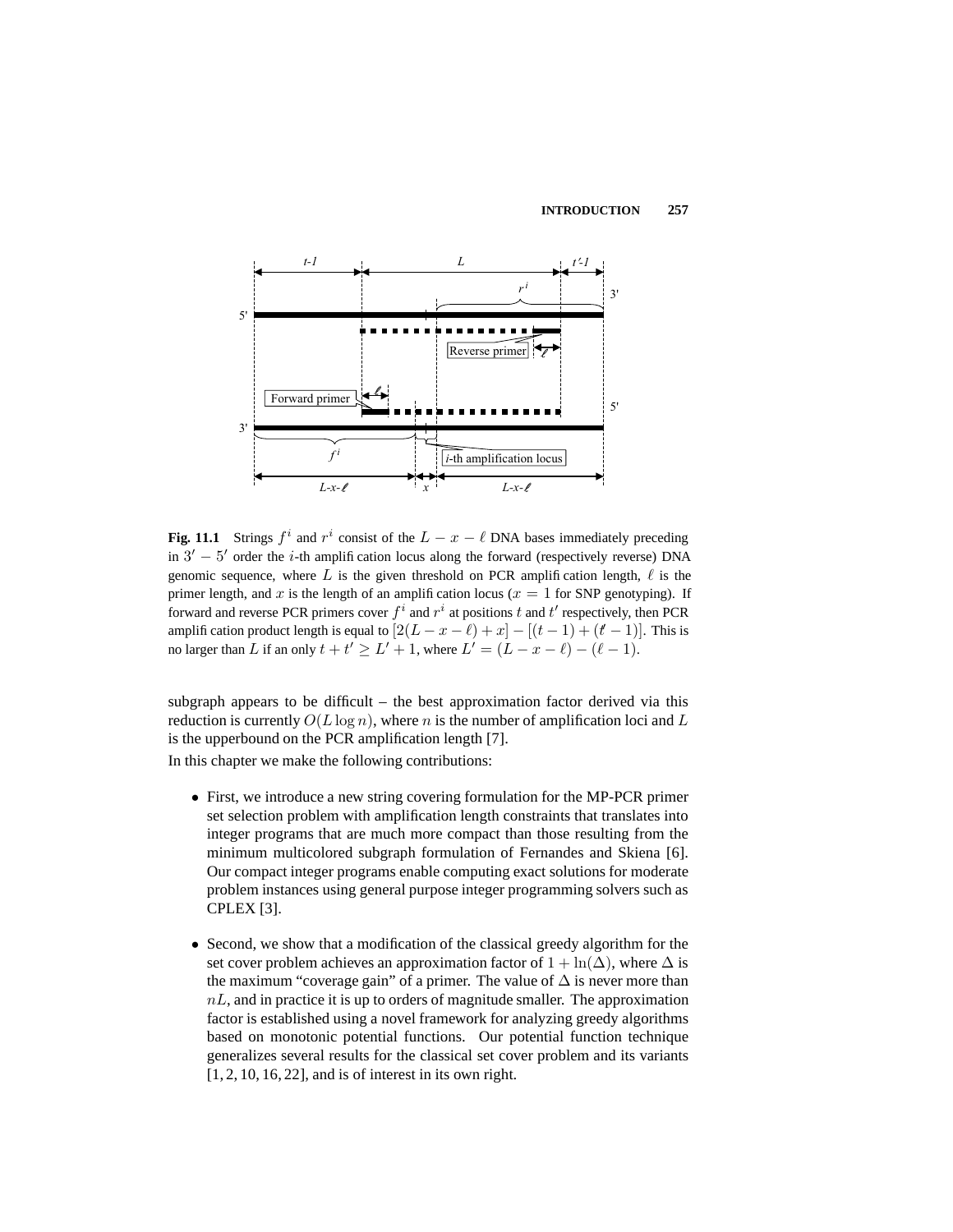• Finally, we give the results of a comprehensive experimental study comparing our integer programming and greedy algorithms with other heuristics proposed in the literature. Experiments on both synthetic and human genome test cases show that the new potential function greedy algorithm obtains significant reductions in the number of primers with highly scalable running time.

The rest of the chapter is organized as follows. In next section we introduce notations and give a formal problem definition of MP-PCR primer selection with amplification length constraints. In Section 11.3 we introduce the string covering formulation of the problem and give a compact integer program formulation. In Section 11.4 we describe the greedy algorithm, give its performance analysis, and discuss practical implementation issues. Finally, we present experimental results in Section 11.5 and conclude in Section 11.6.

# **11.2 NOTATIONS AND PROBLEM FORMULATION**

Let  $\Sigma = \{A, C, G, T\}$  be the four nucleotide DNA alphabet. We denote by  $\Sigma^*$ the set of strings over  $\Sigma$ , and by |s| the length of string  $s \in \Sigma^*$ . For a string s and an integer  $1 \le t \le |s|$ , we denote by  $s[1..t]$  the prefix of length t of s. We use  $\ell$  to denote the required primer length, L to denote the given threshold on PCR amplification length, and  $n$  to denote the number of amplification loci. We say that primer  $p = p_1 p_2 \dots p_\ell$  *hybridizes* (or *covers*) string  $s = s_1 s_2 \dots s_m$  at position  $t \leq m - \ell + 1$  if  $s_t s_{t+1} \ldots s_{t+\ell-1}$  is the reversed Watson-Crick complement of p, i.e., if  $s_{t+j}$  is the Watson-Crick complement of  $p_{\ell-j}$  for every  $0 \le j \le \ell - 1$ . For each  $i \in \{1, ..., n\}$ , we denote by  $f^i$  (respectively  $r^i$ ) the string preceding the amplification locus in 3' – 5' order in the forward (respectively reverse) DNA genomic sequence where potentially useful primer binding may occur. More precisely, if the length of the amplification locus is denoted by  $x (x = 1$  for SNP genotyping), then  $f^i$  and  $r^i$  consist of the  $L - x - \ell$  DNA bases immediately preceding in  $3' - 5'$  order the i-th amplification locus along the forward (respectively reverse) DNA genomic sequence. Note that a primer can hybridize  $f^i$  (respectively  $r^i$ ) only at positions t between 1 and L', where  $L' = (L - x - \ell) - (\ell - 1)$ . Simple arithmetic shows that two primers that hybridize to  $f^i$  and  $r^i$  at positions t and t' lead to an amplification product of length at most L if and only if  $t + t' \geq L' + 1$  (see Figure 11.1, and note that  $f^i$  and  $r^i$ , and hence hybridization positions, are indexed in the respective  $3'-5'$ orders, i.e., they increase when moving towards the amplification locus).

Primers  $p$  and  $p'$  (not necessarily distinct) are said to feasibly amplify SNP locus  $i$  if there exist integers  $t, t' \in \{1, ..., L - \ell + 1\}$  such that the following conditions are simultaneously satisfied:

- 1. *p* hybridizes at position *t* of  $f^i$ ,
- 2.  $p'$  hybridizes at position  $t'$  of  $r^i$ , and
- 3.  $t + t' \geq L' + 1$ .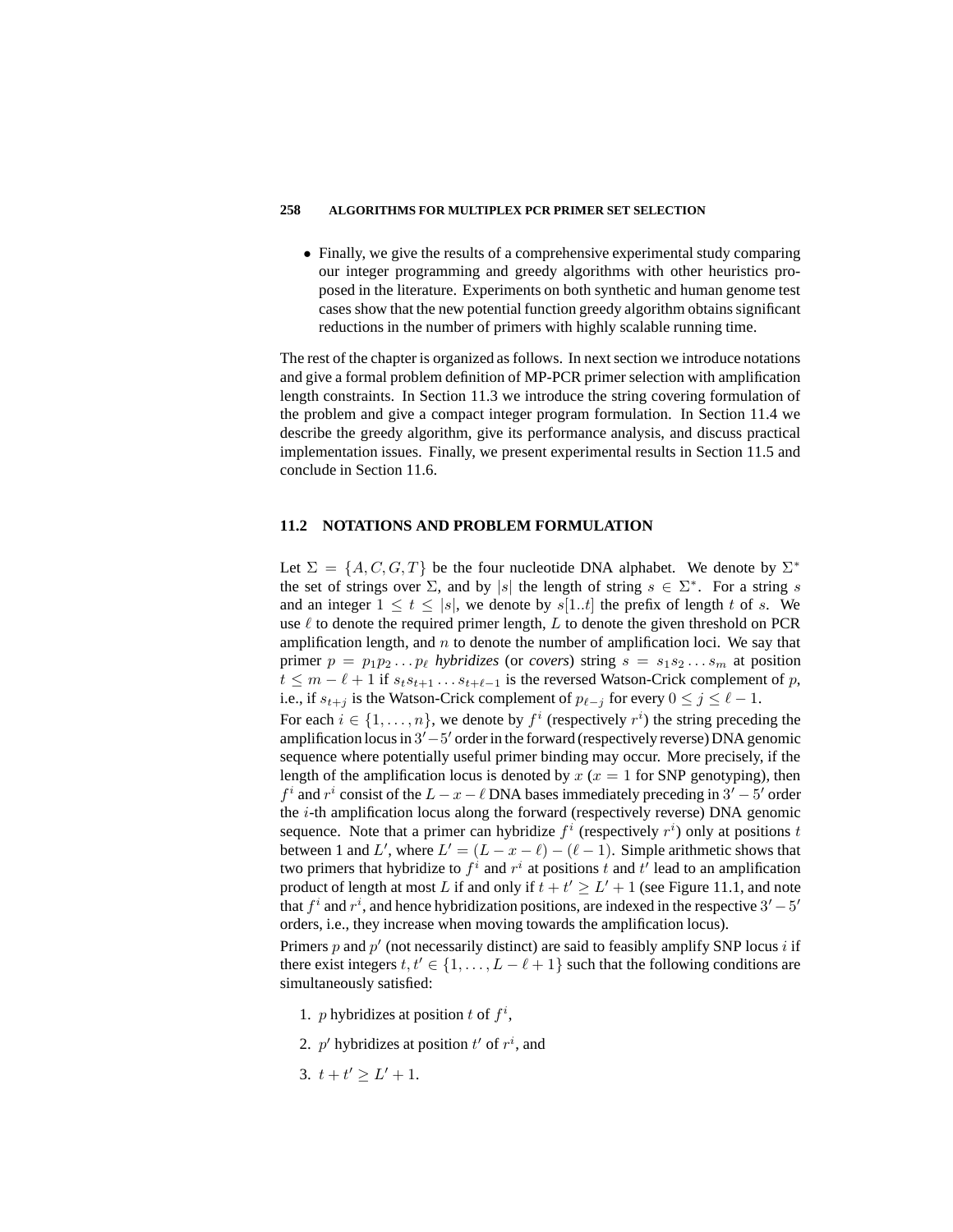#### **INTEGER PROGRAM FORMULATIONS FOR MPSS-L 259**

A set of primers P is said to be an L*-restricted primer cover* for n SNPs defining sequences  $(f^i, r^i)$ , if, for every  $i = 1, \ldots, n$ , there exist primers  $p, p' \in P$  feasibly amplifying SNP locus i. The *minimum primer set selection problem with amplification length constraints* (MPSS-L) is defined as follows: Given primer length  $\ell$ , amplification length upperbound L, and n pairs of sequences  $(f^i, r^i)$ ,  $i = 1, \ldots, n$ , find a minimum size L-restricted primer cover consisting of primers of length  $\ell$ .

# **11.3 INTEGER PROGRAM FORMULATIONS FOR MPSS-L**

Fernandes and Skiena [6] proposed an elegant *minimum multicolored subgraph* formulation for primer set selection. In this formulation, each candidate primer is viewed as a graph node, and each two primers that feasibly amplify a desired locus define an edge "colored" by the locus number. The objective is to find a minimum number of nodes inducing edges of all possible colors. The minimum multicolored subgraph formulation can be cast as an integer linear program by introducing a  $0/1$  variable  $x_p$ for every candidate primer p, and a 0/1 variable  $y_{p,p'}$  for every two (not necessarily distinct) primers  $p$  and  $p'$  feasibly amplifying at least one of the SNP loci, as follows [7]:

$$
\text{minimize} \qquad \sum_{p \in \mathcal{P}} x_p \tag{11.1}
$$

subject to

$$
\sum y_{p,p'} \ge 1, \quad i = 1, \dots, n \tag{11.2}
$$

$$
\sum_{p'} y_{p,p'} \le x_p, \quad p \in \mathcal{P} \tag{11.3}
$$

$$
x_p, y_{p,p'} \in \{0, 1\} \tag{11.4}
$$

where  $P$  is the set of  $O(nL)$  candidate primers. The sum in (11.2) is over all pairs  $(p, p')$  feasibly amplifying SNP locus i; this set of constraints ensures that each SNP locus is feasibly amplified by two of the selected primers. Constraints (11.3) ensure that only selected primers can be used to amplify SNP loci.

Unfortunately, the integer program (11.1)-(11.4) cannot be used to solve practical MPSS-L problem instances due to its large size. In particular, the number of variables  $y_{p,p'}$  can be as large as  $\Theta(nL^2)$ , which reaches into the millions for typical values of L.

Below we give a much more compact integer program formulation based on a novel string covering formulation of MPSS-L. The key idea is to view MPSS-L as a generalization of the partial set cover problem [22], in which the objective is to cover a certain fraction of the total number of elements of a ground set using the minimum number of given subsets. In the case of MPSS-L the elements to be covered are the non-empty prefixes in  $\{f^i[1..j], r^i[1..j] \mid 1 \le i \le n, 1 \le j \le L'\}$ , where, as in Section 11.2,  $L' = (L - x - \ell) - (\ell - 1)$ . Each primer p covers the set of prefixes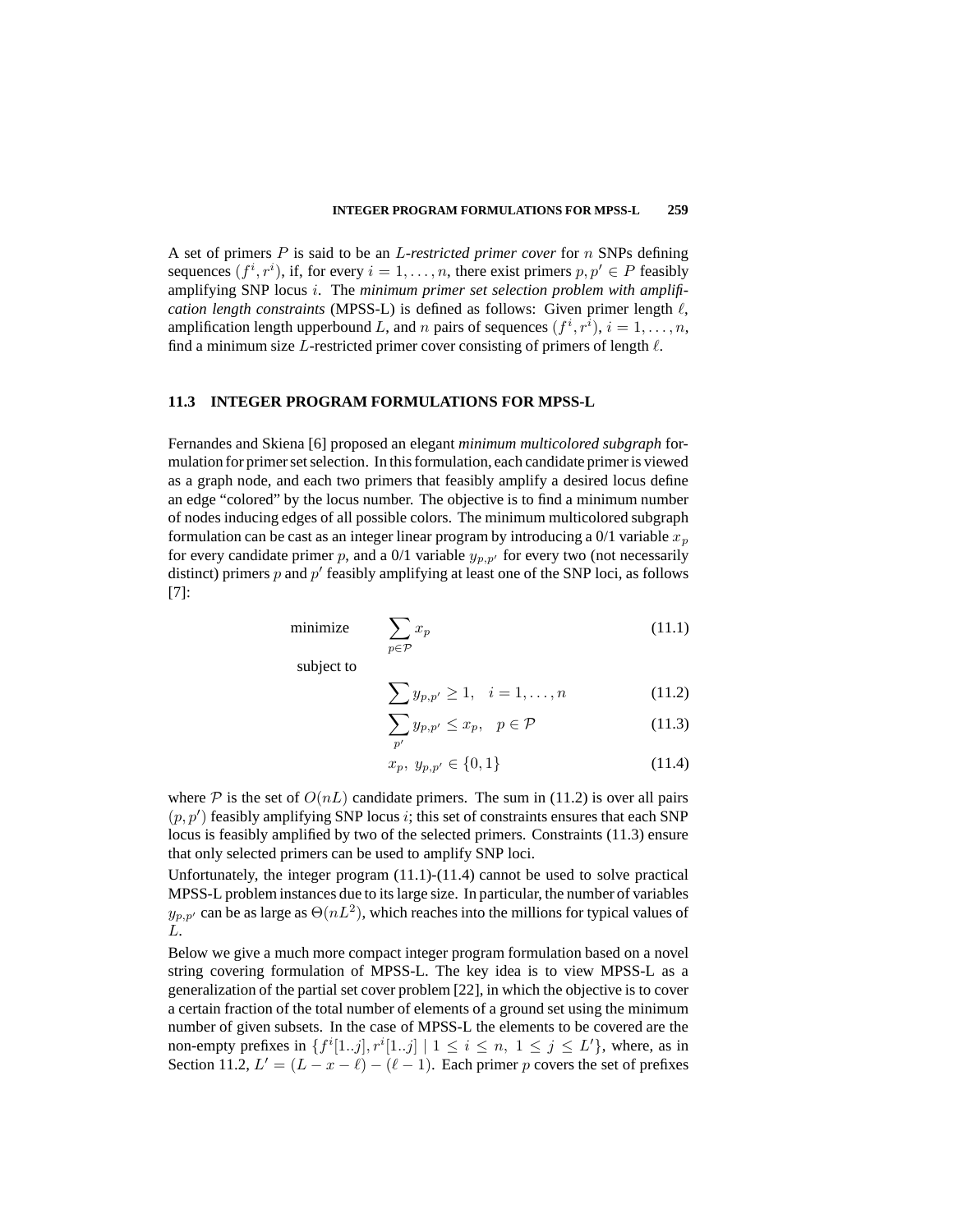$f^i[1..j]$  and  $r^i[1..j]$  for which p hybridizes to  $f^i$ , respectively  $r^i$ , at a position  $t \geq j$ . The objective is to choose the minimum number of primers that cover at least  $L' + 1$ of the 2L' elements of each set  $\{f^{i}[1..j], r^{i}[1..j] | 1 \le j \le L'\}$  for  $i \in \{1, ..., n\}$ . To formulate this as an integer program, we again introduce a  $0/1$  variable  $x_p$  for every candidate primer  $p$ , which is set to 1 if and only if primer  $p$  is selected. We also introduce 0/1 variables  $z(f^i, j)$  (respectively  $z(r^i, j)$ ) for every  $i = 1, \ldots, n$ ,  $1 \leq j \leq L'$ ; such a variable is set to 1 if and only if the prefix  $f^i[1..j]$  (respectively  $r^{i}[1..j]$ ) is covered by at least one of the selected primers. Using these variables, MPSS-L can be formulated as follows:

$$
\text{minimize} \qquad \sum_{p \in \mathcal{P}} x_p \tag{11.5}
$$

subject to

$$
\sum_{j=1}^{L'} z(f^i, j) + \sum_{j=1}^{L'} z(r^i, j) \ge L' + 1 \quad i = 1, \dots, n \tag{11.6}
$$

$$
z(f^i, j) \le \sum_{\substack{p \text{ hybridizes} \\ \text{to } f^i \text{ at } t \ge j}} x_p, \quad i = 1, \dots, n, 1 \le j \le L'(11.7)
$$

$$
z(r^i, j) \leq \sum_{\substack{p \text{ hybridizes} \\ \text{to } r^i \text{ at } t \geq j}} x_p, \quad i = 1, \dots, n, 1 \leq j \leq L' \text{ (11.8)}
$$

$$
x_p, \ z(f^i, j), \ z(r^i, j) \in \{0, 1\}
$$
(11.9)

Integer program (11.5)-(11.9) has  $O(nL)$  variables and  $O(nL)$  constraints. However, its solution via general purpose solvers such as CPLEX still requires prohibitively long runtime, mostly due to the fact that each constraint has  $O(L)$  variables, and therefore the underlying integer program matrix is relatively dense. An equivalent formulation leading to a much sparser matrix, and, in practice, to greatly reduced runtime, is obtained as follows. Let  $p(f^i, j)$  (respectively  $p(r^i, j)$ ) be the unique primer hybridizing at position j of  $f^i$  (respectively  $r^i$ ). Constraints (11.7) ensure that  $z(f^i, j)$  is set to 1 only when at least one of the primers hybridizing to  $f^i$  at a position  $t \geq j$  is selected. This happens if either  $p(f^i, j)$  or a primer hybridizing to  $f^i$  at a position  $t > j$  is selected, and in the latter case  $z(f^i, j+1)$  will be set to 1 as well. Thus, constraints (11.7) can be replaced by

$$
z(f^i, L') \le x_{p(f^i, L')}, \quad i = 1, \dots, n
$$
\n(11.10)

$$
z(f^i, j) \le x_{p(f^i, j)} + z(f^i, j + 1), \quad i = 1, \dots, n, 1 \le j < L' \tag{11.11}
$$

and (11.8) can be similarly replaced by the  $nL'$  constraints obtained from (11.10) and (11.11) after substituting  $r^i$  for  $f^i$ .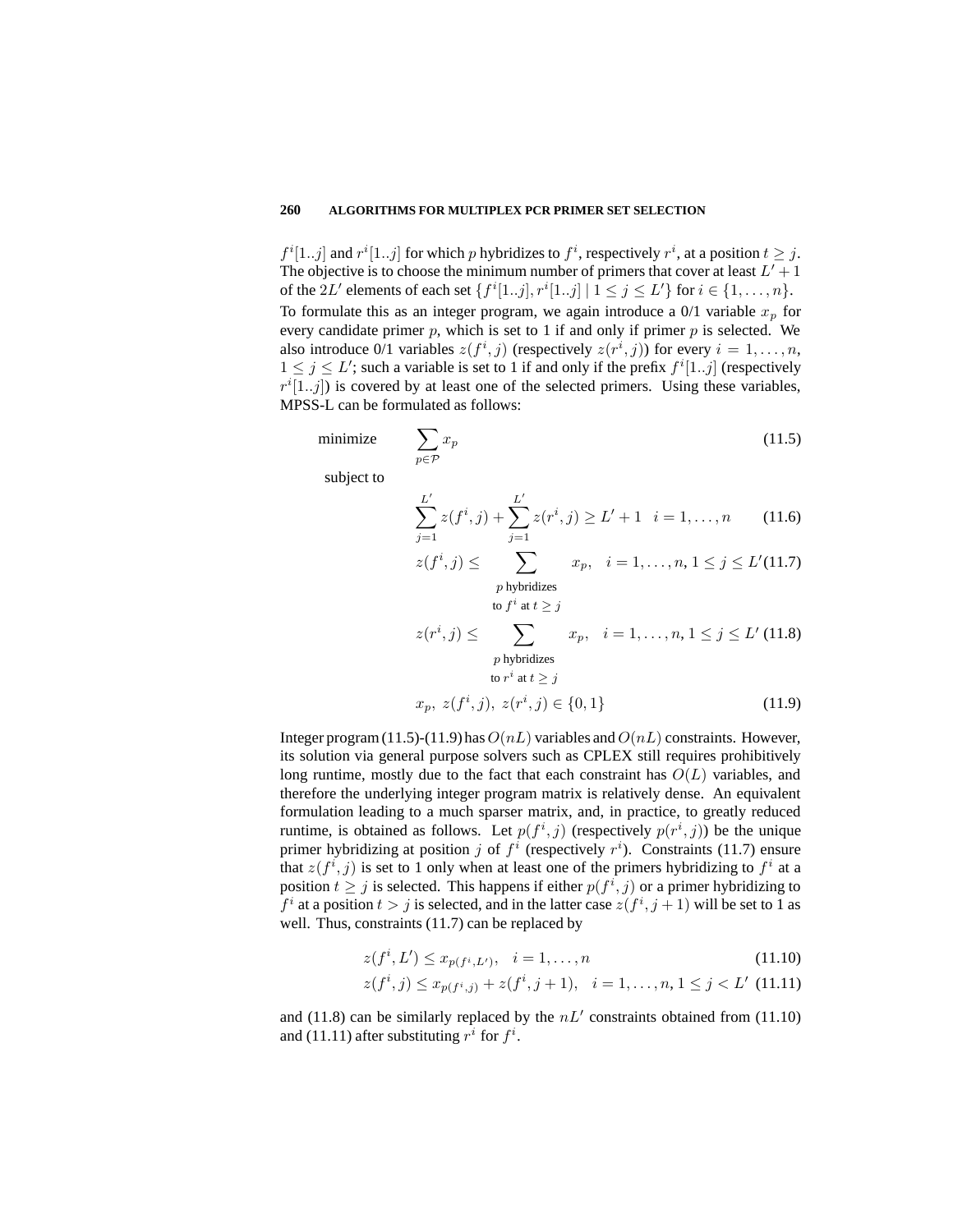1.  $P \leftarrow \emptyset$ 2. While  $\Phi(P) < n(L'+1)$  do (a) Find a primer  $p \notin P$  maximizing  $\delta(p, P) := \Phi(P \cup \{p\}) - \Phi(P)$ (b)  $P \leftarrow P \cup \{p\}$ 3. Return P

**Fig. 11.2** The generic greedy algorithm.

# **11.4 A GREEDY ALGORITHM**

In this section we describe an efficient greedy algorithm for MPSS-L and then establish its approximation guarantee. The algorithm, which can be seen as a generalization of the greedy algorithm for the set cover problem, critically exploits the string covering formulation introduced in Section 11.3 . To enable future application of our techniques to other covering problems, we describe the algorithm and its analysis using an axiomatic framework based on monotonic potential functions.

For a set of primers P, let  $\Phi_i(P)$  denote the minimum between  $L'+1$  and the number of prefixes of  $\{f^i[1,j], r^i[1,j] \mid 1 \le j \le L'\}$  covered by at least one primer in P. Also, let  $\Phi(P) = \sum_{i=1}^{n} \Phi_i(P)$ . The following properties of the integer valued set function Φ are immediate:

 $(A1) \quad \Phi(\emptyset) = 0.$ 

(A2) There exists a constant  $\Phi_{\text{max}}$  such that  $\Phi(P) = \Phi_{\text{max}}$  if and only if P is a feasible solution ( $\Phi_{\text{max}} = n(L' + 1)$  for MPSS-L).

(A3)  $\Phi$  is a non-decreasing set function, i.e.,  $\Phi(P) \ge \Phi(P')$  whenever  $P \supseteq P'$ , and, furthermore, for every P such that  $\Phi(P) < n(L'+1)$ , there exists  $p \notin P$  such that  $\Phi(P \cup \{p\}) > \Phi(P)$ .

Properties (A1)–(A3) suggest using  $\Phi(\cdot)$  as a measure of progress towards feasibility, and employing the generic greedy algorithm in Figure 11.2 to solve MPSS-L. The greedy algorithm starts with an empty set of primers and then iteratively adds the primer that gives the largest increase in  $\Phi$ , until reaching feasibility. By (A1)-(A3) this algorithm will end in a finite number of steps and will return a feasible MPSS-L solution.

Let us denote by  $\Delta(p, P)$  the increase in  $\Phi$  (also referred to as the "gain") obtained by adding primer p to set P, i.e.,  $\Delta(p, P) = \Phi(P \cup \{p\}) - \Phi(P)$ . By (A3), it follows that the gain function  $\Delta$  is non-negative. It is easy to verify that  $\Delta$  is also monotonically non-increasing in the second argument, i.e.,

(A4) 
$$
\Delta(p, P) \ge \Delta(p, P')
$$
 for every p and  $P \subseteq P'$ .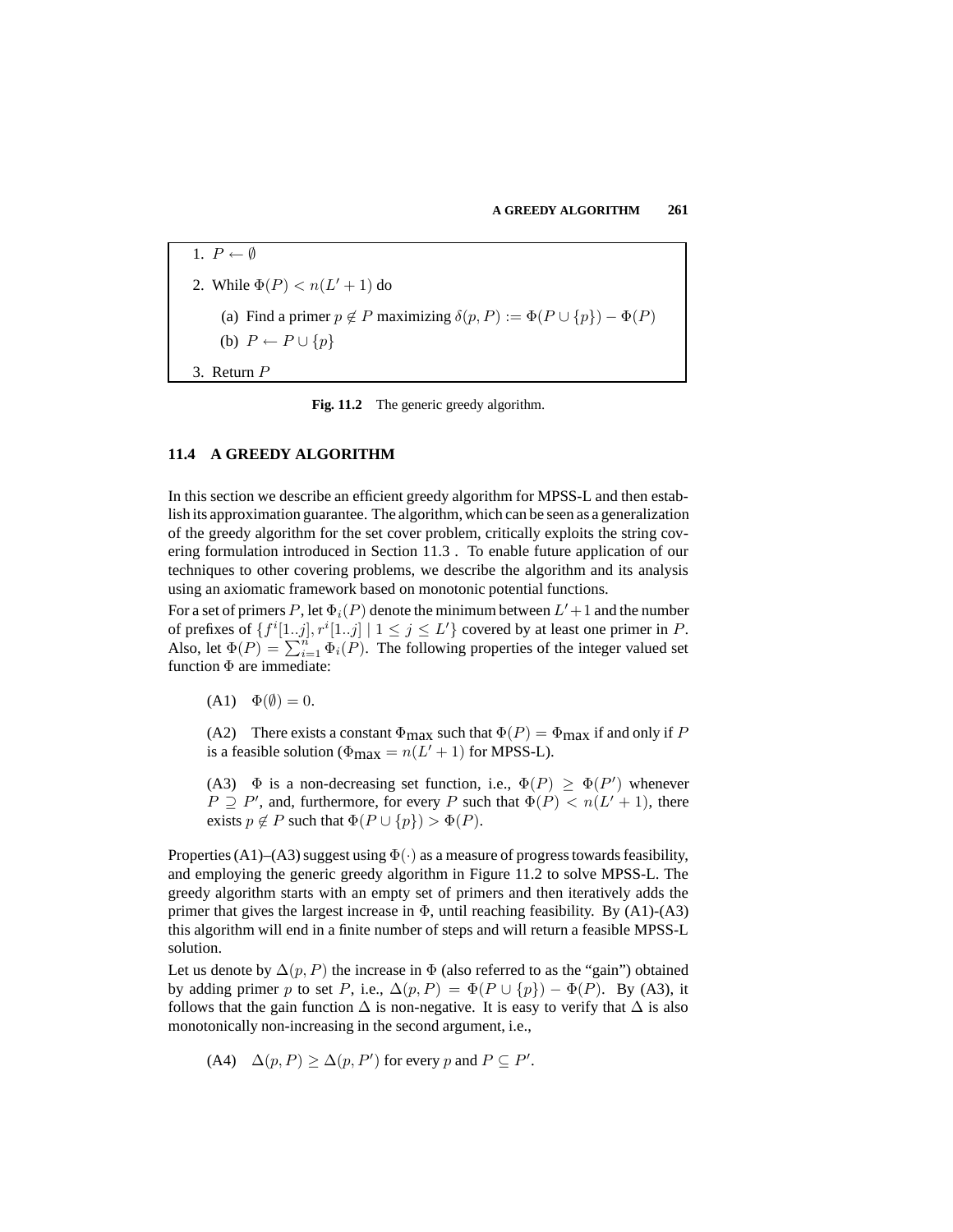

**Fig. 11.3** A graphical illustration of the cost lower-bound used in the proof of Theorem 11.1 for  $\delta_i^{j-1} \ge \delta_i^j > 0$  (a), and for  $\delta_i^{j-1} > \delta_i^j = 0$  (b). In each case,  $c_i^j$  is equal to the area shaded under the curve  $\min\{1, 1/x\}$ . Since  $\Delta_0^j \ge \delta_i^{j-1}$ , the shaded area is larger than the area of a rectangle with width  $\delta_i^{j-1} - \delta_i^j$  and height  $1/\Delta_0^j$ .

**Theorem 11.1.** *For every set function* Φ *satisfying (A1)-(A4), the greedy algorithm in Figure* 11.2 *returns a feasible solution of size at most*  $1 + \ln \Delta$  *times larger than the optimum, where*  $\Delta = \max_{p,P} \Delta(p,P)$ *.* 

*Proof.* We begin with some additional notations. Let  $P^* = \{p_1^*, p_2^*, \dots, p_k^*\}$  be an optimum solution, i.e., a feasible set of primers of minimum size. Let also  $P = \{p_1, p_2, \ldots, p_q\}$  denote the solution returned by the greedy algorithm, with primers indexed in the order in which they are selected by the algorithm. Let  $\Phi_i^j = \Phi(\{p_1^*, \ldots, p_i^*\} \cup \{p_1, \ldots, p_j\}), \Delta_i^j = \Phi_i^j - \Phi_i^{j-1}$ , and  $\delta_i^j = \Phi_i^j - \Phi_{i-1}^j$ . Note that, by (A4) and (A2),  $\Delta_0^j \geq \Delta_1^j \geq \ldots \geq \Delta_k^j = 0$  for every  $0 \leq j \leq g$ , and  $\delta_i^0 \ge \delta_i^1 \ge \ldots \ge \delta_i^g = 0$  for every  $0 \le i \le k$ . Furthermore, note that  $\Delta_0^j \ge \delta_i^{j-1}$ for every  $1 \le i \le k$  and  $1 \le j \le g$ . Indeed,  $\Delta_0^j$  is the gain achieved by the greedy algorithm when selecting primer  $p_j$ . This gain must be at least  $\Delta(p_i^*, \{p_1, ..., p_{j-1}\})$ since the greedy algorithm selects the primer with maximum gain in each iteration. Finally, by (A4),  $\Delta(p_i^*, \{p_1, ..., p_{j-1}\}) \ge \Delta(p_i^*, \{p_1, ..., p_{j-1}\} \cup \{p_1^*, ..., p_{i-1}^*\}) =$  $\Phi_i^{j-1} - \Phi_{i-1}^{j-1} = \delta_i^{j-1}.$ 

To analyze the size of the solution produced by the greedy algorithm, we use a charging scheme in which a certain cost is assigned to each primer in the optimal solution for every greedy primer. More precisely, the cost charged to  $p_i^*$  by the greedy primer  $p_i$  is

$$
c_i^j = \begin{cases} \ln(\delta_i^{j-1}) - \ln(\delta_i^j), & \text{if } \delta_i^{j-1} \ge \delta_i^j > 0\\ \ln(\delta_i^{j-1}) + 1, & \text{if } \delta_i^{j-1} > \delta_i^j = 0\\ 0, & \text{if } \delta_i^{j-1} = \delta_i^j = 0 \end{cases}
$$

Notice that the total cost charged to primer  $p_i^*$ ,  $\sum_{j=1}^g c_i^j$ , is a telescopic sum equal to  $1 + \ln(\delta_i^0) \le 1 + \ln \Delta$ . Hence, the overall cost is at most  $k(1 + \ln \Delta)$ . To prove the approximation factor of  $1 + \ln \Delta$  it suffices to prove that we charge at least one unit of cost for each greedy primer. Indeed, consider a fixed  $j \in \{1, \ldots, g\}$ . Since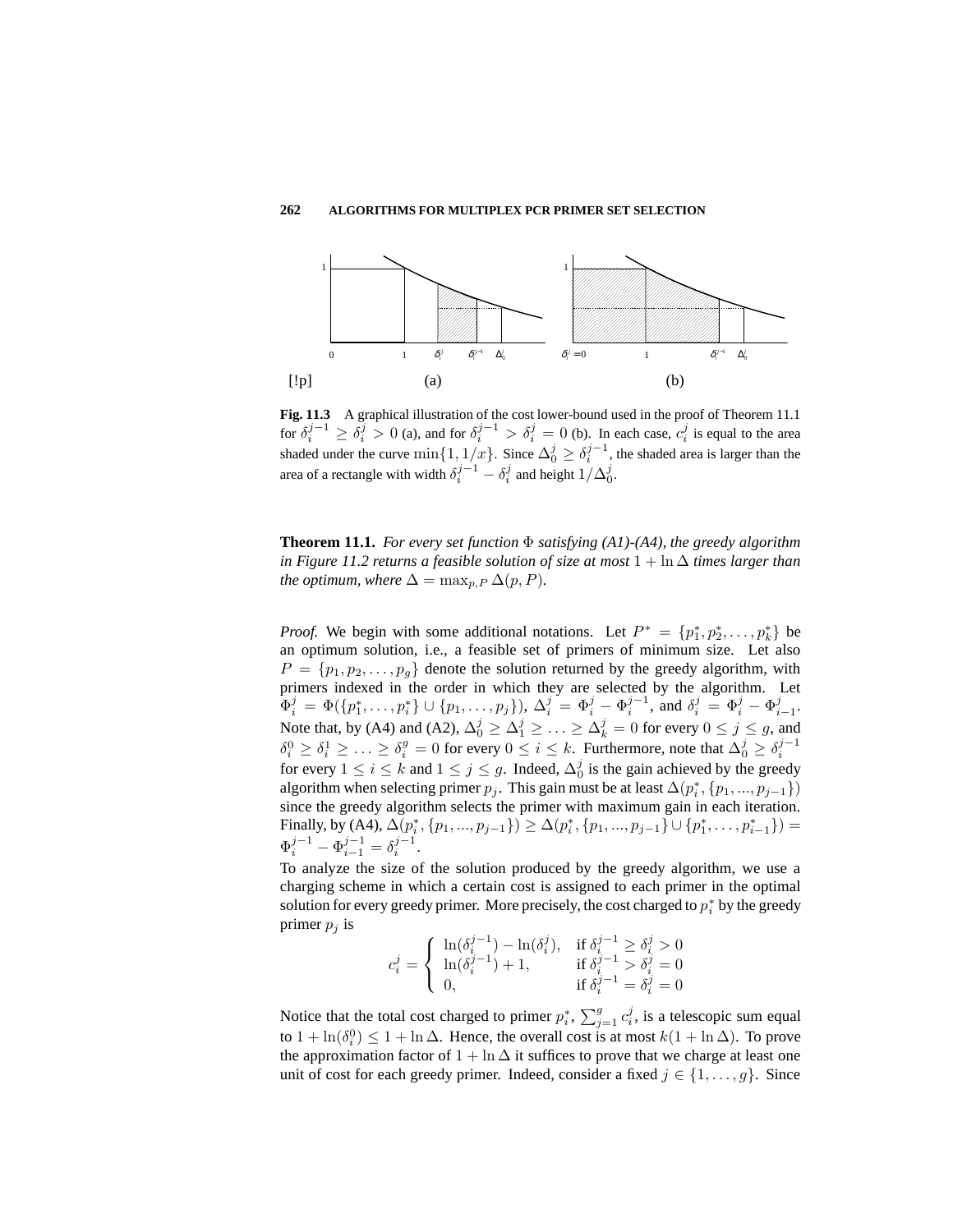$\Delta_0^j \geq \delta_i^{j-1}$ , it follows that

$$
c_i^j \geq \frac{\delta_i^{j-1} - \delta_i^j}{\Delta_0^j}
$$

for every  $1 \le i \le k$  (see Figure 11.3). Using that  $\delta_i^{j-1} - \delta_i^j = \Delta_j^{i-1} - \Delta_j^i$  and  $\Delta_j^k = 0$  gives

$$
\sum_{i=1}^{k} c_i^j \ge \sum_{i=1}^{k} \frac{\Delta_j^{i-1} - \Delta_j^i}{\Delta_0^j} = 1
$$

which completes the proof.

Note that the maximum gain  $\Delta$  is at most  $nL$ , and therefore Theorem 11.1 implies a worst case approximation factor of  $1 + \ln(nL)$  for MPSS-L. For practical MPSS-L instances,  $\Delta$  is much smaller than  $nL$ , implying a significantly better approximation factor on these instances.

# **11.4.1 Implementation details**

In this section we discuss the details of an efficient implementation of the generic greedy algorithm in Figure 11.2. First, we note that although there are  $4^\ell$  DNA sequences of length  $\ell$ , no more than  $2nL$  of these sequences (substrings of length  $\ell$ of the input genomic sequences  $S = \{f^i, r^i \mid 1 \le i \le n\}$  can be used as primers. Our implementation starts by creating a list with all feasible primers by removing substrings that do not meet user-specified constraints on GC content and melting temperature  $T_m$  (computed as in the Primer3 package [21]). Masking of repetitive elements and more stringent candidate filtering based, e.g., on sophisticated statistical scoring models [24] can also be easily incorporated in this pre-processing step. For each surviving candidate primer we precompute all hybridization positions within the strings of S, which allows computing the coverage gain of a primer candidate  $p$  in time  $O(n_p)$ , where  $n_p$  is the number of hybridization positions for p. The primer with maximum gain is then found in step 2(a) of the algorithm by sequentially computing the gain of each remaining primer.

In order to speed up the implementation, we use two further optimizations. A feasible primer is called *unique* if it hybridizes only one of the sequences in S. The first optimization is to retain only the unique feasible primer closest to the amplification locus for each  $f^i$  and  $r^i$ . The exact number of eliminated unique candidate primers depends on primer length  $\ell$  and number of amplification loci, but is often a significant fraction of the number of feasible candidate primers. Clearly, removing these primers does not worsen the quality of the returned solution.

The second optimization is to adopt a lazy strategy for recomputing primer gains in step  $2(a)$ . In first execution of step  $2(a)$  we compute and store the gain for all feasible primers. In subsequent iterations, the gain of a primer is only recomputed if the saved gain is higher than the best gain seen in current iteration. Since gains are

 $\Box$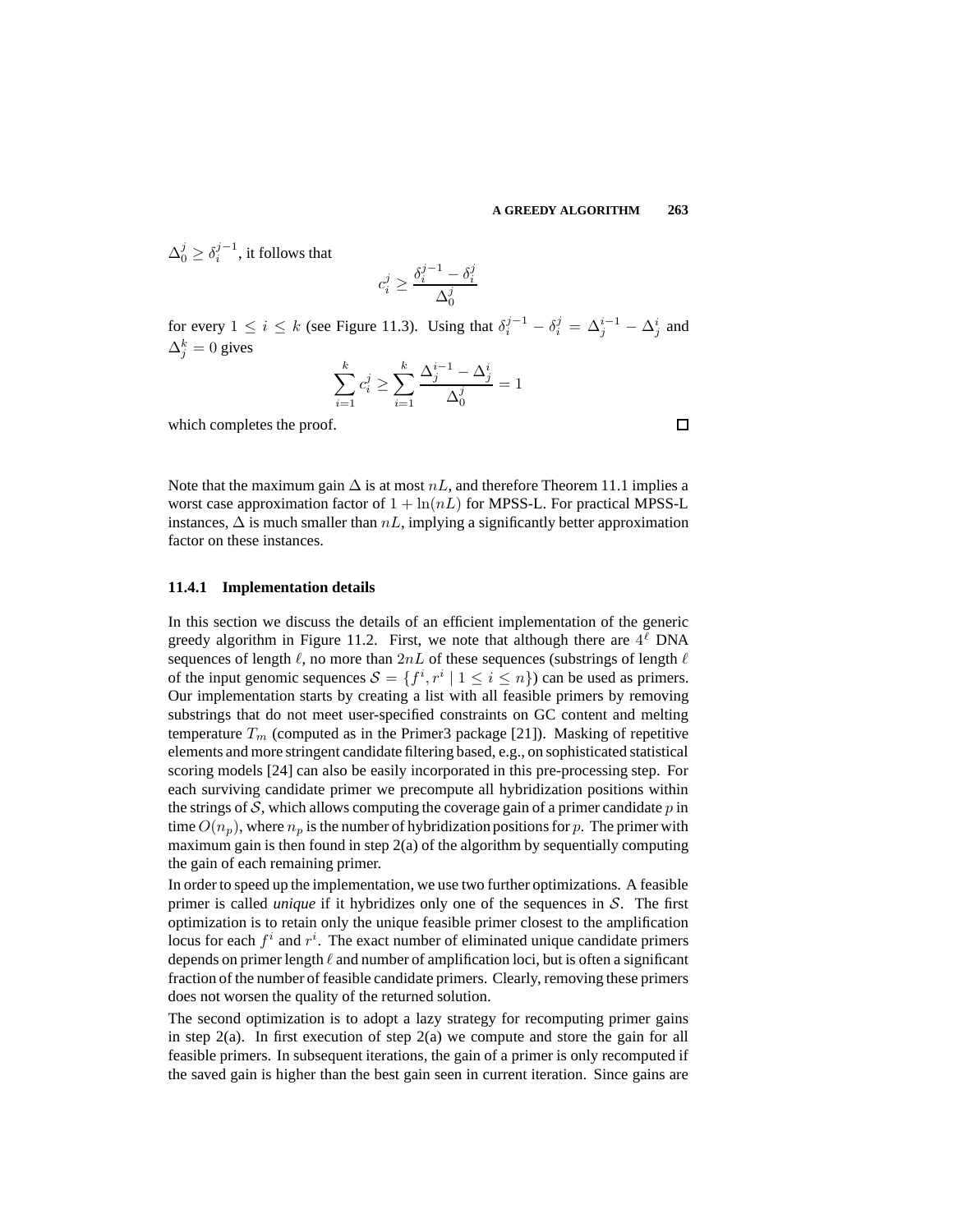monotonically non-increasing, this optimization is not affecting the set of primers returned by the algorithm.

# **11.5 EXPERIMENTAL RESULTS**

We performed experiments on test cases extracted from the human genome databases as well as simulated test cases. The human genome test cases are regions surrounding known SNPs collected from National Center for Biotechnology Information's genomic databases. Random test cases were generated from the uniform distribution induced by assigning equal probabilities to each nucleotide. All experiments were run on a PowerEdge 2600 Linux server with 4 Gb of RAM and dual 2.8 GHz Intel Xeon CPUs – only one of which is used by our sequential implementations – using the same compiler optimization options. Integer programs were solved using the CPLEX solver version 9.1 with default parameters.

For all experiments we used a bound  $L = 1000$  on the PCR amplification length, and a bound  $\ell$  between 8 and 12 on primer length. Although it has been suggested that such short primers may not be specific enough [9], we note that hybridization outside the target region will not result in significant amplification unless *two* primers hybridize sufficiently closely to each other, a much less likely event [6]. Indeed, the feasibility of using primers with only 8-12 target specific nucleotides for simultaneous amplification of thousands of loci has been experimentally validated by Jordan et al.  $[11]$ <sup>2</sup> The potential function greedy algorithm in Figure 11.2, referred to as G-POT, was implemented as described in Section 11.4.1, except that, in order to facilitate comparison with other algorithms we did not use any constraints on the GC content or melting temperature of candidate probes.

We ran experiments modeling two different scenarios. In the first scenario the amplification target is a set of SNP loci where no two loci are within a distance of L of each other; under this scenario, the number of primers can only be reduced by primer reuse between different amplification reactions. In the second scenario the amplification target is the set of all confirmed SNP loci within a gene, which results in much closer SNP loci. In this case primer minimization is achieved by both primer reuse and inclusion of multiple SNP loci in a single amplification product.

# **11.5.1 Amplification of Sparse Sets of SNP Loci**

In the first set of experiments we compared G-POT with the following algorithms:

• The iterative beam-search heuristic of Souvenir et al. [23]. We used the primerthreshold version of this heuristic, MIPS-PT, with degeneracy bound set to 1

<sup>2</sup>In addition to 8-12 specific nucleotides at the 3 end, primers used in Jordan et al. contain a 5' end sequence  $(CTCGAGNNNNNN)$  consisting of a fixed G/C rich  $\frac{1}{3}$  anchor and 6 fully degenerate nucleotides.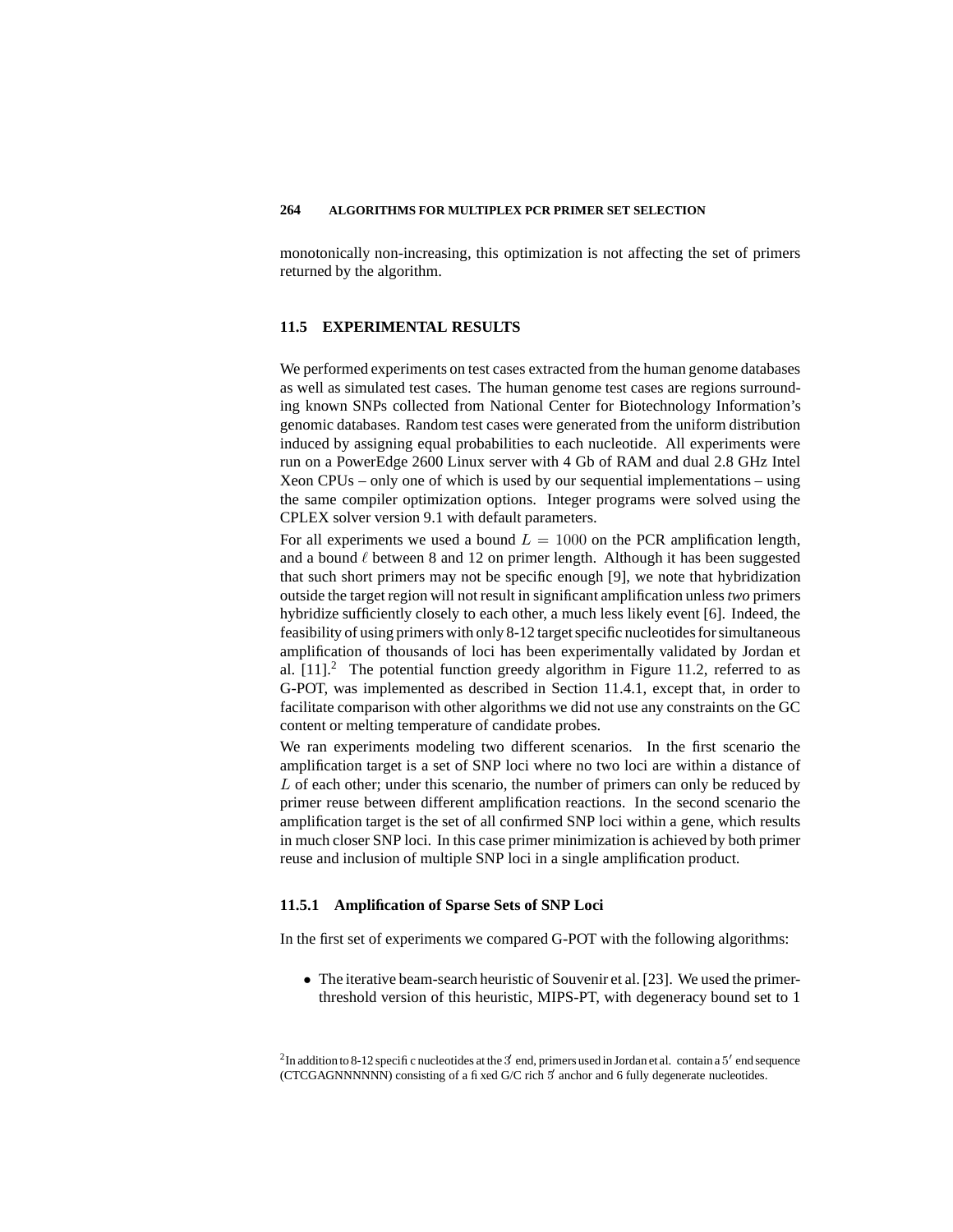and the default values for the remaining parameters (in particular, beam size was set to 100).

- The greedy primer cover algorithm of Pearson et al. [19] (G-FIX). In this algorithm the candidate primers are collected from the reverse and forward sequences within a distance of  $L/2$  around the SNP. This ensures that the resulting set of primers meets the product length constraints. The algorithm repeatedly selects the candidate primer that covers the maximum number of not yet covered forward and reverse sequences.
- The optimum primer cover of the reverse and forward sequences within  $L/2$ bases of each SNP (OPT-FIX), computed by running CPLEX on a natural integer program formulation of the problem.
- A naïve modification of G-FIX, referred to as G-VAR, in which the candidate primers are initially collected from the reverse and forward sequences within a distance of L around the SNP. The algorithm proceeds by greedily selecting primers like G-FIX, except that when a primer  $p$  covers for the first time one of the forward or reverse sequences corresponding to a SNP, say at position  $t$ , we appropriately truncate the opposite sequence to a length of  $L - t$  to ensure that the final primer cover is L-restricted.
- The optimum MPSS-L solution (OPT) computed by running CPLEX on the compact integer linear program formulation described in Section 11.3.

Table 11.1 gives the number of primers selected and the running time (in CPU seconds) for the compared methods on on instances consisting of up to 100 SNP loci extracted from the NCBI repository. The optimum primer cover of the reverse and forward sequences within  $L/2$  bases of each SNP can be found by CPLEX for all instances, often in time comparable to that required by G-FIX. In contrast, the integer linear program in Section 11.3 can be solved to optimality only for small instance sizes. For instances with 100 SNPs, even finding good feasible solutions to this ILP seems difficult for general purpose solvers like CPLEX. Among greedy algorithms, G-POT has the best performance on all test cases, reducing the number of primers by up to 24% compared to G-FIX and up to 30% compared to G-VAR. In most cases, G-POT gives fewer primers than OPT-FIX, and always comes very close to the optimum MPSS-L solutions computed using CPLEX whenever the latter are available. The MIPS-PT heuristic has the poorest performance in both runtime and solution quality, possibly because it is fine-tuned to perform well with high degeneracy primers.

To further characterize the performance of the three greedy algorithms, in Figure 11.4 we plot their average solution quality versus the number of target SNPs (on a logarithmic scale) for randomly generated test cases. MIPS and the integer programming methods are not included in this comparison due to their non-scalable running time. In order to facilitate comparisons across instance sizes, the size of the primer cover is normalized by the double of the number of SNPs, which is the size of the trivial cover obtained by using two distinct primers to amplify each SNP. Although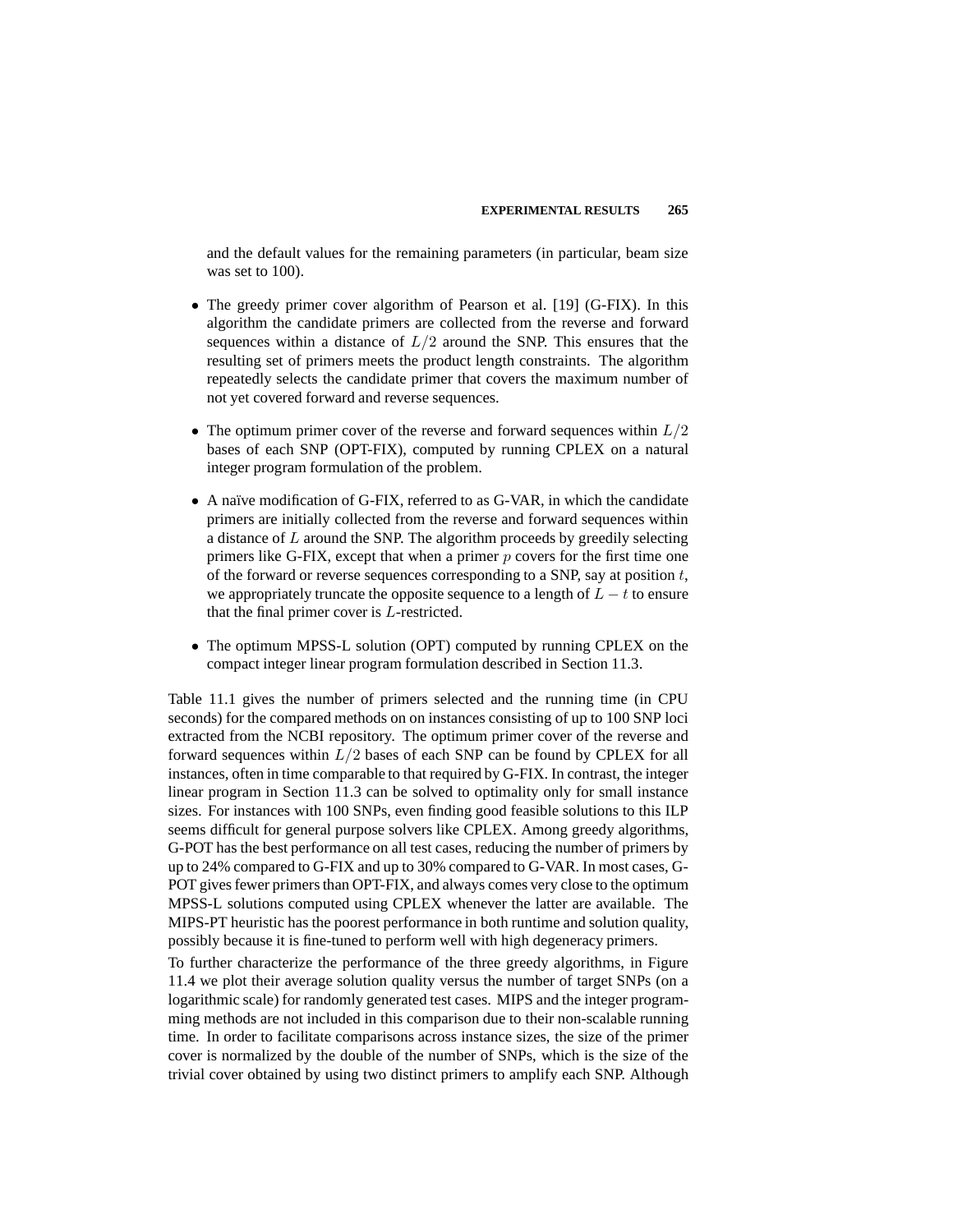**Table 11.1 Number of primers (#P) and runtime in seconds (CPU) on NCBI test cases for** primer length  $\ell = 8, 10, 12$  and amplification length constraint  $L = 1000$ . Entries **marked with a dagger represent the best feasible solutions found by CPLEX in 24 hours.**

| #           | ł. | MIPS-PT |            | G-FIX          |            | <b>OPT-FIX</b> |            | G-VAR          |            | G-POT          |            | <b>OPT</b>      |            |
|-------------|----|---------|------------|----------------|------------|----------------|------------|----------------|------------|----------------|------------|-----------------|------------|
| <b>SNPs</b> |    | # $P$   | <b>CPU</b> | #P             | <b>CPU</b> | # $P$          | <b>CPU</b> | #P             | <b>CPU</b> | $\#P$          | <b>CPU</b> | # $P$           | <b>CPU</b> |
|             | 8  | 5       | 3          | $\overline{4}$ | 0.01       | $\overline{4}$ | 0.01       | $\overline{4}$ | 0.02       | $\overline{4}$ | 0.02       | 3               | 372        |
| 10          | 10 | 6       | 4          | 5              | 0.00       | 5              | 0.01       | 7              | 0.03       | 6              | 0.03       | 5               | 979        |
|             | 12 | 10      | 6          | 8              | 0.00       | 8              | 0.01       | 9              | 0.03       | 7              | 0.03       | 6               | 518        |
| 20          | 8  | 8       | 10         | 7              | 0.04       | 6              | 0.04       | 7              | 0.08       | 6              | 0.10       | 5               | 112,407    |
|             | 10 | 13      | 15         | 9              | 0.03       | 8              | 0.01       | 10             | 0.08       | 9              | 0.08       | 7               | 13,494     |
|             | 12 | 18      | 26         | 14             | 0.04       | 14             | 0.01       | 13             | 0.08       | 13             | 0.11       | $11^{\dagger}$  | 24h        |
| 30          | 8  | 12      | 24         | 9              | 0.11       | 8              | 0.07       | 9              | 0.18       | 7              | 0.12       | $8^{\dagger}$   | 24h        |
|             | 10 | 18      | 37         | 14             | 0.07       | 12             | 0.03       | 13             | 0.14       | 12             | 0.17       | $11^{\dagger}$  | 24h        |
|             | 12 | 26      | 84         | 20             | 0.12       | 19             | 0.03       | 19             | 0.19       | 21             | 0.15       | $15^{\dagger}$  | 24h        |
| 40          | 8  | 17      | 35         | 10             | 0.09       | 9              | 0.84       | 15             | 0.27       | 10             | 0.25       | $10^{\dagger}$  | 24h        |
|             | 10 | 24      | 49         | 19             | 0.16       | 15             | 0.05       | 21             | 0.22       | 14             | 0.20       | $15^{\dagger}$  | 24h        |
|             | 12 | 32      | 183        | 24             | 0.10       | 24             | 0.03       | 25             | 0.23       | 22             | 0.28       | $21^{\dagger}$  | 24h        |
| 50          | 8  | 21      | 48         | 13             | 0.13       | 11             | 5.87       | 15             | 0.30       | 10             | 0.32       | $12^{\dagger}$  | 24h        |
|             | 10 | 30      | 150        | 23             | 0.22       | 19             | 0.06       | 24             | 0.36       | 18             | 0.33       | $19^{\dagger}$  | 24h        |
|             | 12 | 41      | 246        | 31             | 0.14       | 29             | 0.03       | 32             | 0.30       | 29             | 0.28       | $25^{\dagger}$  | 24h        |
|             | 8  | 32      | 226        | 17             | 0.49       | 16             | 180.42     | 20             | 0.89       | 14             | 0.58       | $121^{\dagger}$ | 24h        |
| 100         | 10 | 50      | 844        | 37             | 0.37       | 30             | 0.23       | 37             | 0.72       | 31             | 0.75       | $35^{\dagger}$  | 24h        |
|             | 12 | 75      | 2601       | 53             | 0.59       | 45             | 0.09       | 48             | 0.84       | 42             | 0.61       | $46^{\dagger}$  | 24h        |

the improvement is highly dependent on primer length and number of SNPs, G-POT is still consistently outperforming the G-FIX algorithm and, with few exceptions, its G-VAR modification.

Figure 11.5 gives a log-log plot of the average CPU running time (in seconds) versus the number of pairs of sequences for primers of size 10 and randomly generated pairs of sequences. The runtime of all three greedy algorithms grows linearly with the number of SNPs, with G-VAR and G-POT incurring only a small factor penalty in runtime compared to G-FIX. This suggests that a robust practical meta-heuristic is to run all three algorithms and return the best of the three solutions found.

# **11.5.2 Amplification of Dense Sets of SNP Loci**

In a second set of experiments we used as amplification targets the SNP loci identified and verified within 14 genes at the Program for Genomic Applications of the University of Washington [20]. For each gene, we consider SNP loci within all exons and introns, within the first 2,000 bp upstream of first exon, and within the first 1,500 bp downstream of the poly-A signal.

In addition to G-FIX, G-VAR, and G-POT, on these testcases we also ran a natural greedy primer selection algorithm, referred to as *greedy intervals* (G-INT), which works as follows. First, G-INT selects a forward primer immediately upstream of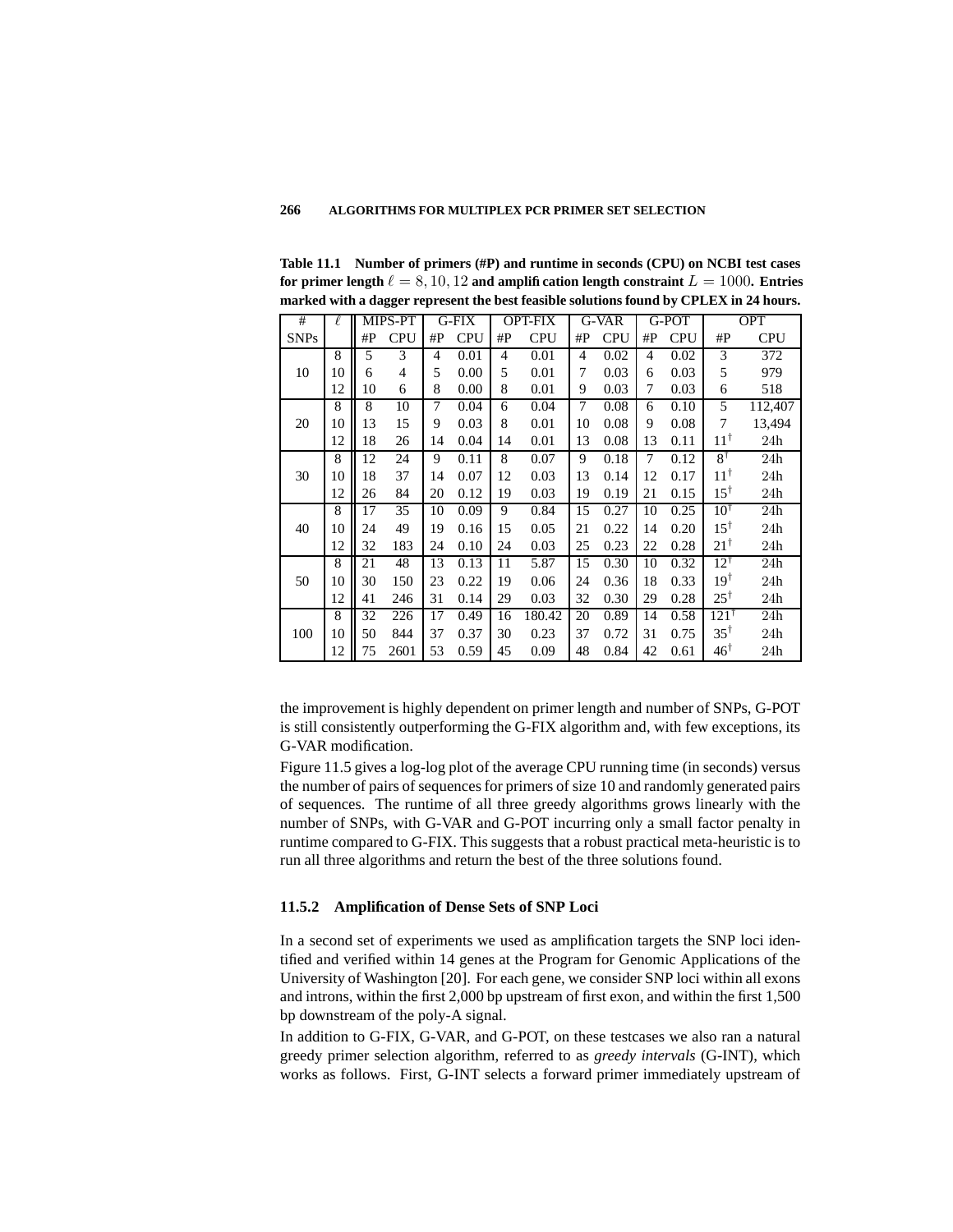

**Fig. 11.4** Performance of the compared algorithms, measured as relative improvement over the trivial solution of using two primers per SNP, for  $\ell = 8, 10, 12, L = 1000$ , and up to 5000 SNPs. Each number represents the average over 10 test cases of the respective size.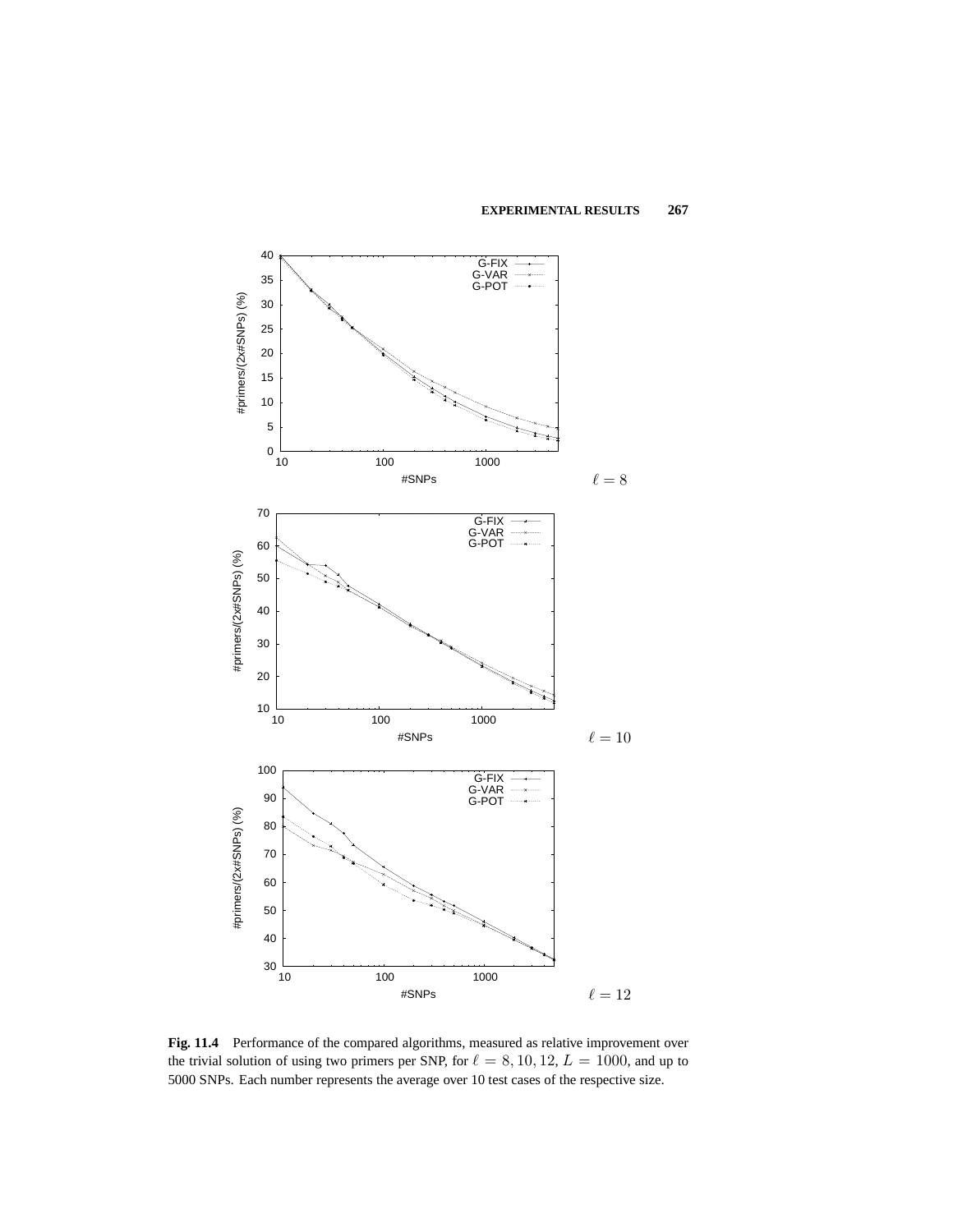

**Fig. 11.5** Average runtime of the compared algorithms for  $\ell = 10, L = 1000$ , and up to 5000 SNPs.

the leftmost SNP locus, and pairs it up with a reverse primer placed as far as possible downstream subject to the product length constraint. All SNP loci covered by the selected pair of primers are removed, and the above step is repeated until all loci are covered. It is easy to see that this algorithm minimizes the *number of amplification products* required to cover the given SNP loci. As shown in Table 11.2, G-POT continues to consistently outperform the other algorithms, with G-INT and G-VAR producing fewer primers for a few testcases.

# **11.6 CONCLUSIONS**

In this chapter we have proposed exact algorithms based on integer programming and a more scalable potential function greedy approximation algorithm for MP-PCR primer set selection with amplification length constraints, and have presented experimental results showing that our methods lead to significant reductions in the number of primers compared to previous algorithms. Open sourceC implementations of both algorithms are available at http://dna.engr.uconn.edu/˜software/G-POT/.

A promising approach to further increasing MP-PCR efficiency is the use of *degenerate PCR primers* [14, 15, 23], see also Section 5.3.3. A degenerate primer is essentially a mixture consisting of multiple non-degenerate primers sharing a common pattern. Remarkably, degenerate primer cost is nearly identical to that of a non-degenerate primer, since the synthesis requires the same number of steps (the only difference is that one must add multiple nucleotides in some of the synthesis steps). Since degenerate primers may lead to excessive unintended amplification, a bound on the degeneracy of a primer (i.e., the number of distinct non-degenerate primers in the mixture) is typically imposed [15, 23].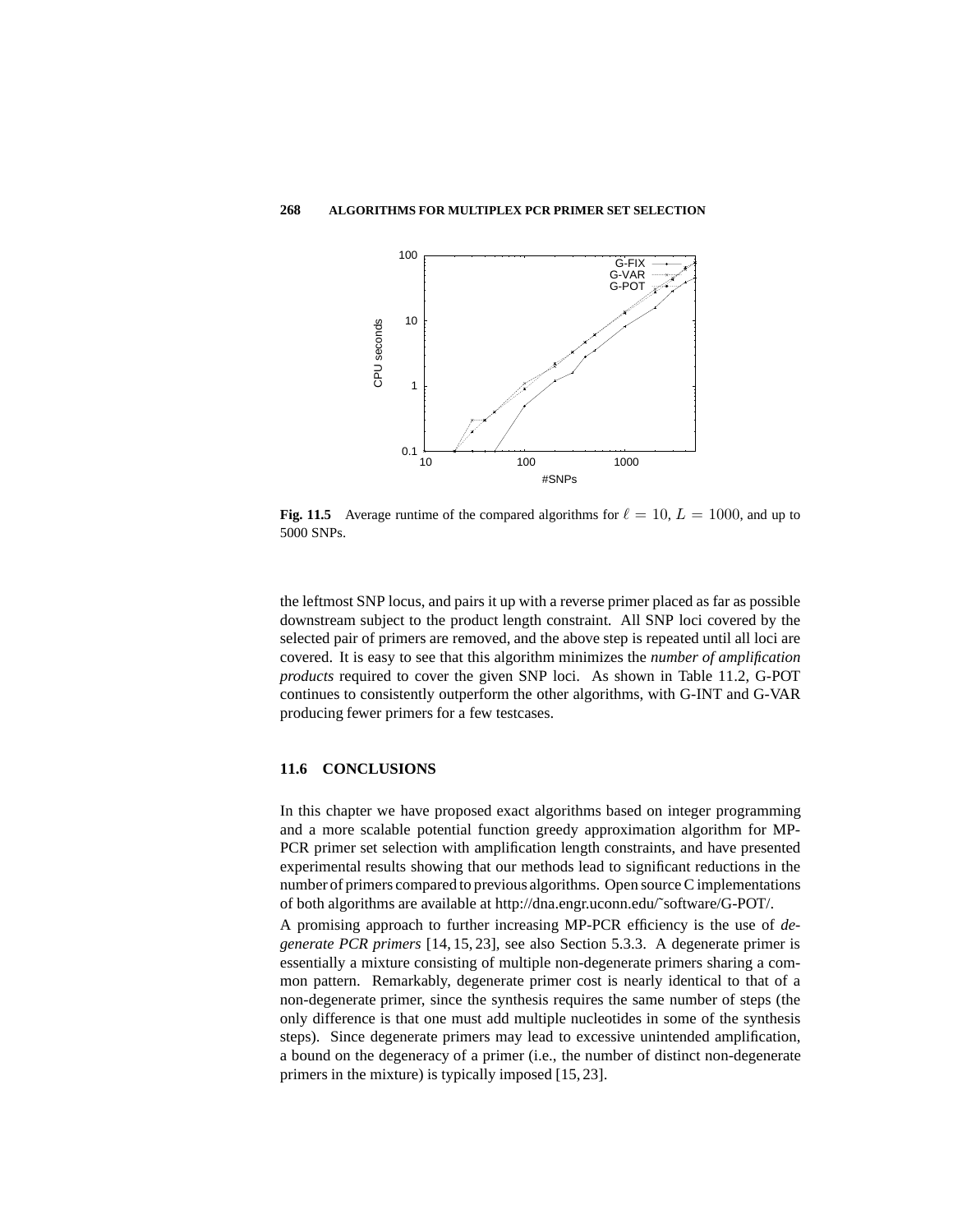Our greedy algorithm extends directly to the problem of selecting, for a given set of genomic loci, a minimum size L-restricted primer cover consisting of degenerate primers with bounded degeneracy. However, even for moderate degeneracy constraints, it becomes impractical to explicitly evaluate the gain function for all candidate primers. Indeed, as remarked by Linhart and Shamir [15], the number of candidate degenerate primers may be as large as  $2nL\left(\frac{k}{\delta}\right)15^{\delta}$ , where *n* is the number of loci, L is the PCR amplification length upperbound, and  $\delta$  is the number of "degenerate nucleotides" allowed in a primer. To maintain a practical runtime, one may sacrifice optimality of the greedy choice in step 2(a) of the greedy algorithm, using instead approximation algorithms similar to those of Linhart and Shamir [15] for finding degenerate primers guaranteed to have near optimal gain. The analysis in Section 11.4 extends to this modification of the greedy algorithm as follows:

**Theorem 11.2.** *Assume that the greedy algorithm in Figure 11.2 is modified to select in step*  $2(a)$  *a primer whose gain is within a factor of*  $\alpha$  *of the maximum possible gain, for some fixed*  $0 < \alpha \leq 1$ *. Then, the modified algorithm returns an L-restricted primer cover of size at most*  $(1 + \ln \Delta)\alpha$  *times larger than the optimum,* where  $\Delta = \max_{p, P} \Delta(p, P)$ .

Another interesting direction for future research is extending primer selection algorithms to ensure that there is no cross-hybridization between selected primers, which is one of the main causes of amplification failure in MP-PCR [8]. Cross-hybridization constraints can be directly enforced in the integer program in Section 11.3 by the addition of inequalities of the form  $x_p + x_{p'} \leq 1$  for every two primers p and p' predicted to cross-hybridize. The potential function greedy algorithm can also ensure lack of primer cross-hybridization via a simple modification: after selecting a primer p, discard all candidates predicted to cross-hybridize with p. Although this modification does no longer guarantee that the resulting set of primers is near-minimal, preliminary experiments show that in practice it leads to only minor increases in the number of primers.

# **Acknowledgments**

The work of KMK and AAS was supported in part by NSF ITR grant 0121277. The work of IIM was supported in part by NSF CAREER award IIS-0546457, NSF DBI grant 0543365, and a Large Grant from the University of Connecticut's Research Foundation. A preliminary version of this work has appeared in [12].

# **References**

1. P. Berman, B. DasGupta, and M.-Y. Kao. Tight approximability resultsfortestset problems in bioinformatics. In *Proc. 9th Scandinavian Workshop on Algorithm Theory (SWAT)*, pages 39–50, 2004.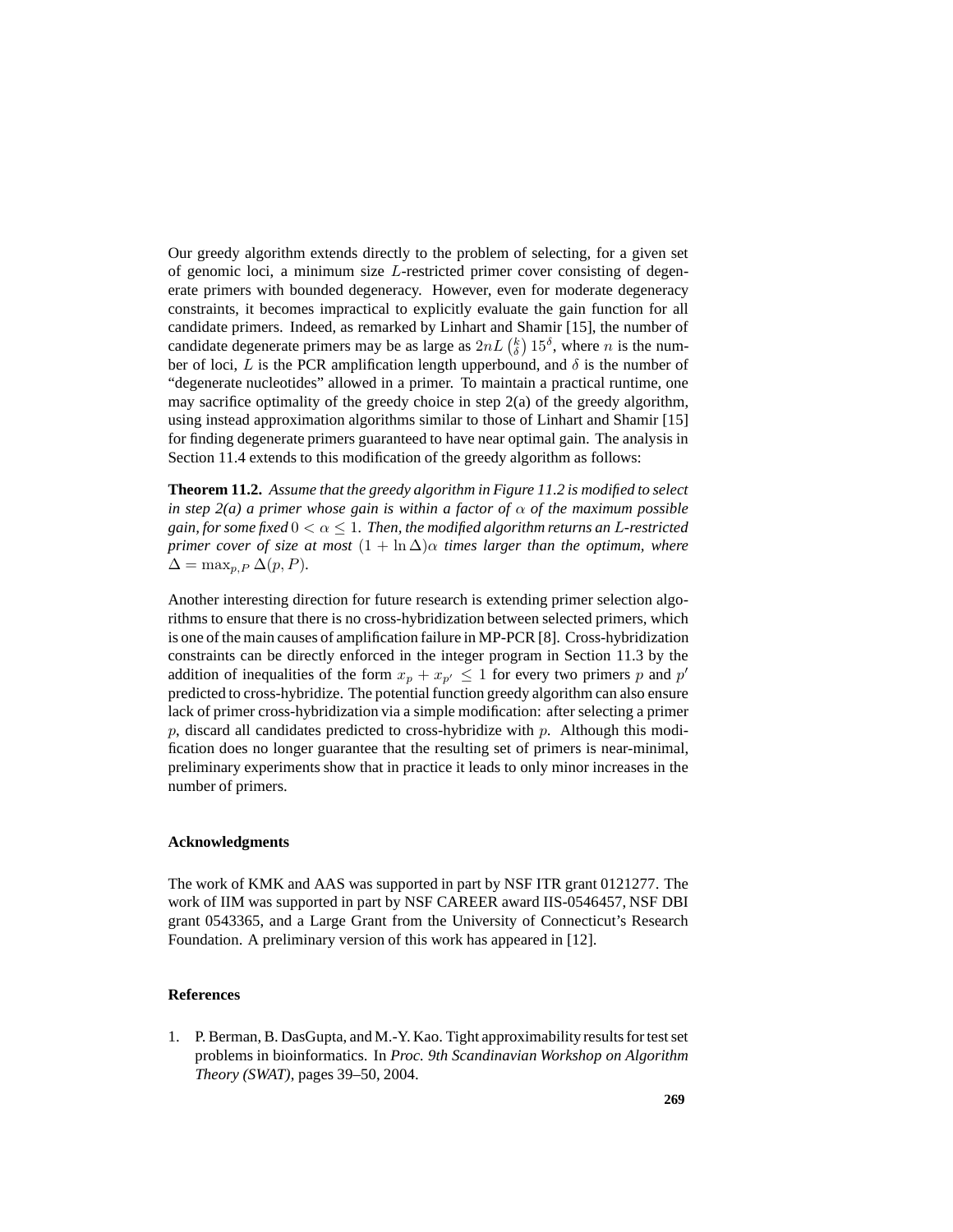- 2. V. Chvátal. A greedy heuristic for the set covering problem. *Mathematics of Operations Research*, 4:233–235, 1979.
- 3. ILOG Corp. Cplex optimization suite, http://www.ilog.com/products/cplex.
- 4. K. Doi and H. Imai. A greedy algorithm for minimizing the number of primers in multiple PCR experiments. *Genome Informatics*, 10:73–82, 1999.
- 5. U. Feige. A threshold of ln n for approximating set cover. *Journal of the ACM*, 45:634–652, 1998.
- 6. R.J. Fernandes and S.S. Skiena. Microarray synthesis through multiple-use PCR primer design. *Bioinformatics*, 18:S128–S135, 2002.
- 7. M.T. Hajiaghayi, K. Jain, L.C. Lau, I.I. Măndoiu, A.C. Russell, and V.V. Vazirani. The minimum multicolored subgraph problem in haplotyping and PCR primer set selection. In V.N. Alexandrov et al., editor, *Proc. 6th International Conference on Computational Science (ICCS 2006), Part II*, volume 3992 of *Lecture Notes in Computer Science*, pages 758–766, Berlin, 2006. Springer-Verlag.
- 8. O. Henegariu, N.A. Heerema, S.R. Dlouhy, G.H. Vance, and P.H. Vogt. Multiplex PCR: critical parameters and step-by-step protocol. *Biotechniques*, 23:504–511, 1997.
- 9. M.-H. Hsieh, W.-C. Hsu, S.-Kay, and C.M. Tzeng. An efficient algorithm for minimal primer set selection. *Bioinformatics*, 19:285–286, 2003.
- 10. D.S. Johnson. Approximation algorithms for combinatorial problems. *Journal of Computer and System Sciences*, 9:256–278, 1974.
- 11. B. Jordan, A. Charest, J.F. Dowd, J.P. Blumenstiel, R. f. Yeh, A. Osman, D.E. Housman, and J.E. Landers. Genome complexity reduction for SNP genotyping analysis. *Proc. Natl. Acad. Sci. USA*, 99:2942–2947, 2002.
- 12. K.M. Konwar, I.I. Măndoiu, A.C. Russell, and A.A. Shvartsman. Improved algorithms for multiplex PCR primer set selection with amplification length constraints. In Y.-P. Phoebe Chen and L. Wong, editors, *Proc. 3rd Asia-Pacific Bioinformatics Conference (APBC)*, pages 41–50, London, 2005. Imperial College Press.
- 13. P.Y. Kwok. Methods for genotyping single nucleotide polymorphisms. *Annual Review of Genomics and Human Genetics*, 2:235–258, 2001.
- 14. S. Kwok, S.Y. Chang, J.J. Sninsky, and A. Wong. A guide to the design and use of mismatched and degenerate primers. *PCR Methods and Appl.*, 3:S539–S547, 1994.
- 15. C. Linhart andR. Shamir.The degenerate primer design problem.*Bioinformatics*, 18:S172–S181, 2002.